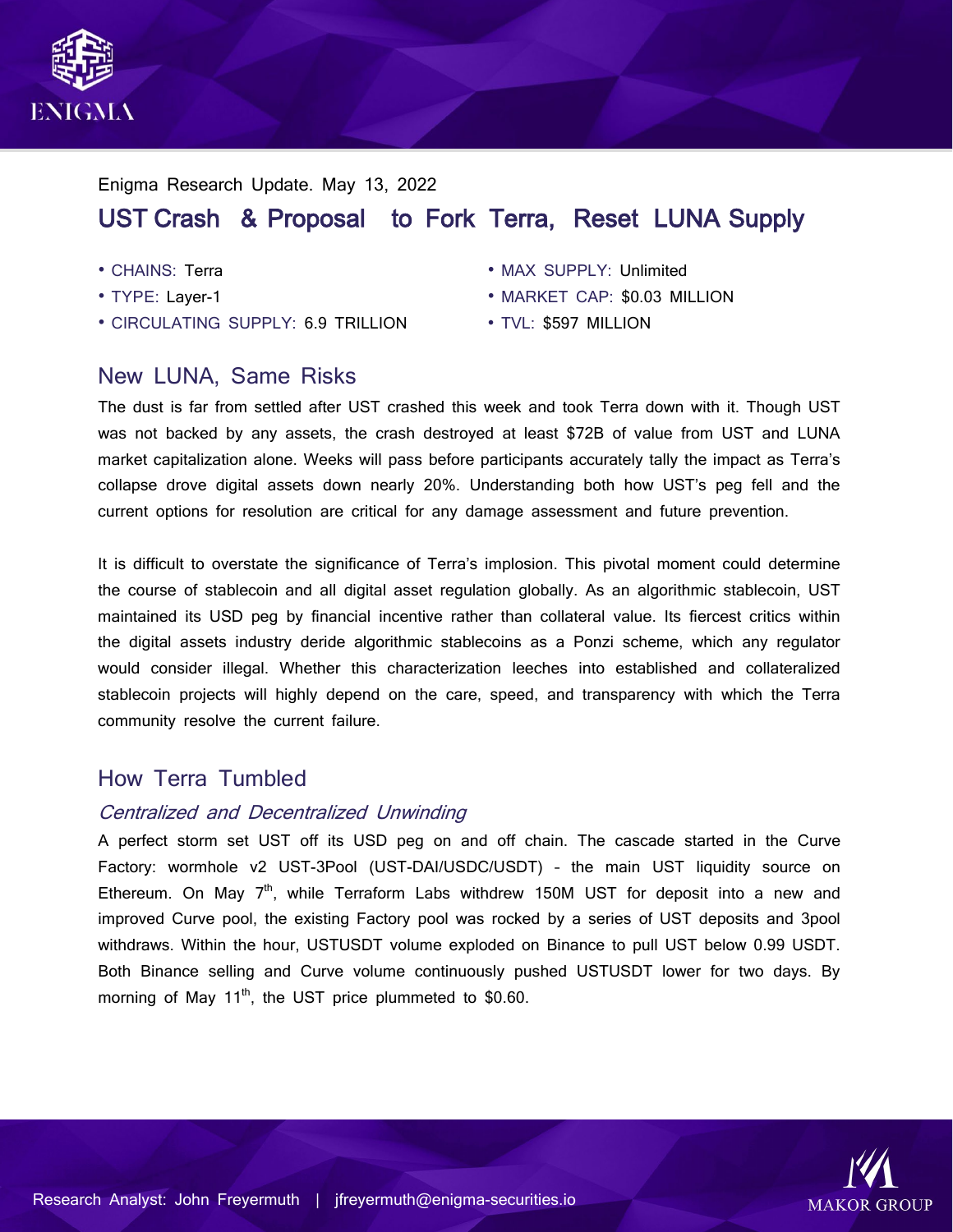

## *Authored by Enigma, Distributed in cooperation with the Makor Group*



### The LUNA Market Module

From Mav 6<sup>th</sup> through 13<sup>th</sup>, the UST-LUNA Market Module failed to burn UST and mint LUNA at the pace necessary to save the \$1 peg. The LUNA Market Module is the virtual AMM that accepts and burns UST to issue newly minted LUNA. Users make Market swaps in the Terra Station wallet. The Market Module's simplicity left LUNA price vulnerable to manipulation with enough UST burned. To mitigate this risk, Terra developers built a recovery period parameter that delayed the LUNA minting rate as the UST burn rate grew. During normal demand, one burned UST minted \$1 of LUNA, which was the essential rate to encourage arbitrageurs to burn UST when the peg fell below \$1. However, as the UST burn demand grew in a crisis, the AMM LUNA exchange rate took longer to recover, which slowed the UST burn rate to a stop.

The least UST supply was burned on the most crucial period between May  $8<sup>th</sup>$  and  $9<sup>th</sup>$ , but users burned UST in a panic on May 10<sup>th</sup>. With the Market Module nearly frozen, the LUNAUST spread against the oracle price feed grew by hundreds of LUNA, so the LUNA USD value fell slower onchain than it did on exchanges. Finally, validators halted the chain to reset the Market Module on May  $11<sup>th</sup>$ . By May  $13<sup>th</sup>$ , UST supply was stuck at 11B tokens and validators voted to halt the chain again to deliberate Do Kwon's proposal to fork Terra and reset the LUNA supply.

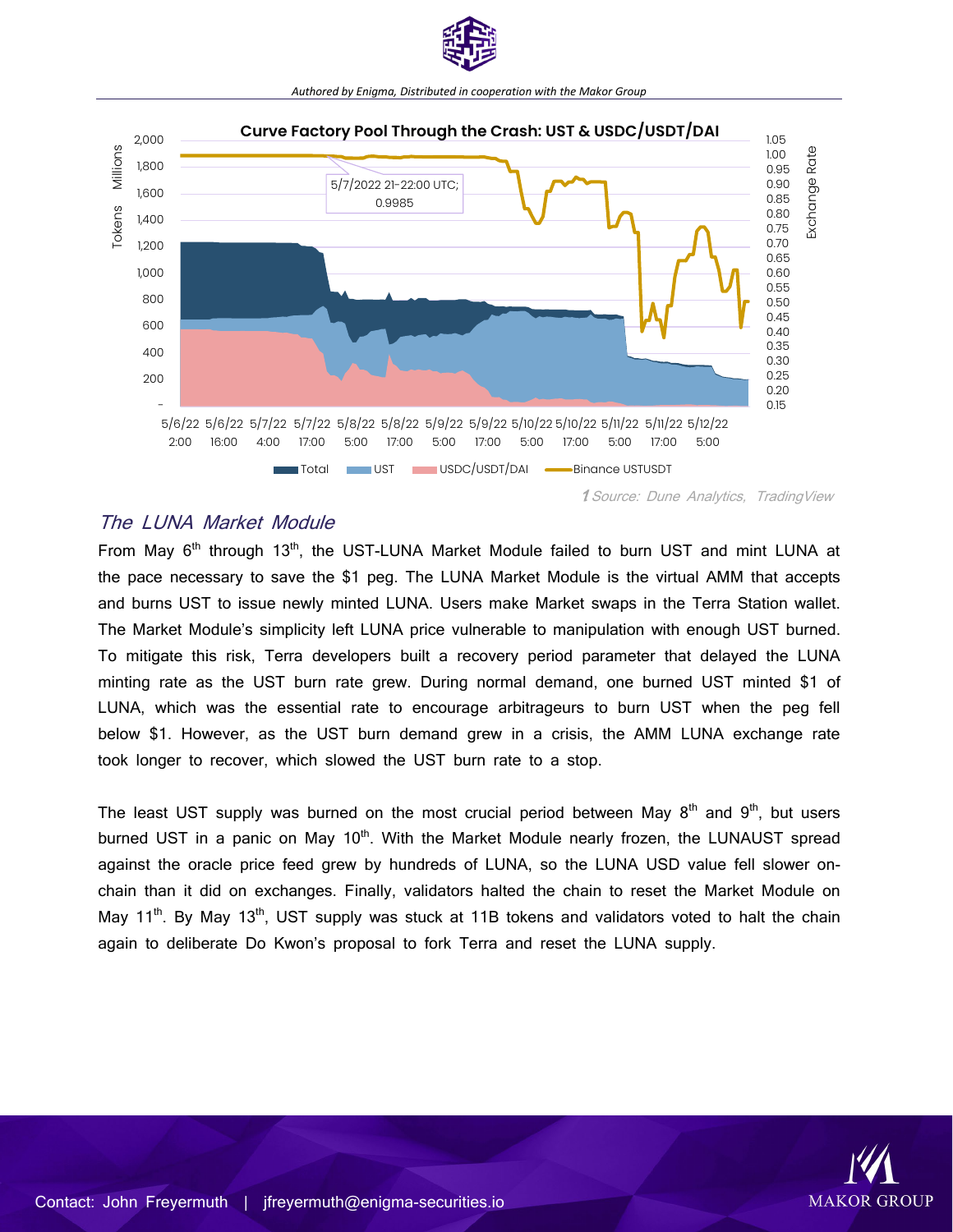

#### *Authored by Enigma, Distributed in cooperation with the Makor Group*

| <b>UST &amp; LUNA Supply</b> |      |                 |            |                        |            |                   |          |                  |  |
|------------------------------|------|-----------------|------------|------------------------|------------|-------------------|----------|------------------|--|
|                              |      | Token Supply, B |            | <b>Supply Change/D</b> |            | Market Cap, USD B |          | Mkt Cap Change/D |  |
| Date                         | UST  | <b>LUNA</b>     | <b>UST</b> | <b>LUNA</b>            | <b>UST</b> | <b>LUNA</b>       | UST      | <b>LUNA</b>      |  |
| 5/6/22                       | 18.7 | 0.7             | 0.3%       | $-0.1%$                | \$18.73    | \$56.1            |          |                  |  |
| 5/7/22                       | 18.8 | 0.7             | 0.2%       | $-0.1%$                | \$18.76    | \$49.6            | 0.1%     | $-11.6%$         |  |
| 5/8/22                       | 18.7 | 0.7             | $-0.3%$    | 0.1%                   | \$18.61    | \$46.1            | $-0.8%$  | $-7.1%$          |  |
| 5/9/22                       | 18.6 | 0.7             | $-0.7%$    | 0.4%                   | \$18.38    | \$24.6            | $-1.2%$  | $-46.6%$         |  |
| 5/10/22                      | 17.4 | 0.8             | $-6.5%$    | 6.4%                   | \$15.24    | \$13.1            | $-17.1%$ | $-46.7%$         |  |
| 5/11/22                      | 13.2 | 2.6             | $-23.9%$   | 234.9%                 | \$8.37     | \$2.8             | $-45.0%$ | $-78.8%$         |  |
| 5/12/22                      | 11.4 | 204.2           | $-14.1%$   | 7764.7%                | \$6.39     | \$0.1             | $-23.7%$ | $-97.9%$         |  |
| 5/13/22                      | 11.3 | 6,907.4         | $-0.7%$    | 3283.1%                | \$2.77     | \$0.3             | $-56.6%$ | 365.6%           |  |

2. Source: Terra Analytics: Terra.SmartStake.io

## Terra Ecosystem Revival Plan: Path Forward or Bridge Too Far?

A week of chaotic attempts to save either token left Kwon, TFL, and the Terra community no choice but to reset. Immediately after the second halt Kwon proposed a hard fork and new LUNA on the Terra governance forum. The proposal would abandon existing LUNA and UST, both nearly worthless. The forked blockchain would resume at the block coincident with "last \$1 tick before the depeg on Binance," according to the proposal. New LUNA would be distributed to Terra wallets:

- 400M (40%) to "LUNA holders before the depegging event;"
- 400M (40%) to "UST holders pro-rata at the time of the new network upgrade;"
- 100M (10%) to "Luna holders at the final moment of the chain halt," and;
- 100M (10%) to "the Community Pool to fund future development."



#### **Proposed Post-Fork LUNA Distribution**

3. Source: Terra Ecosystem Revival Plan. dokwon. Governance & Proposals. 5/13/2022. Agora.Terra.Money.

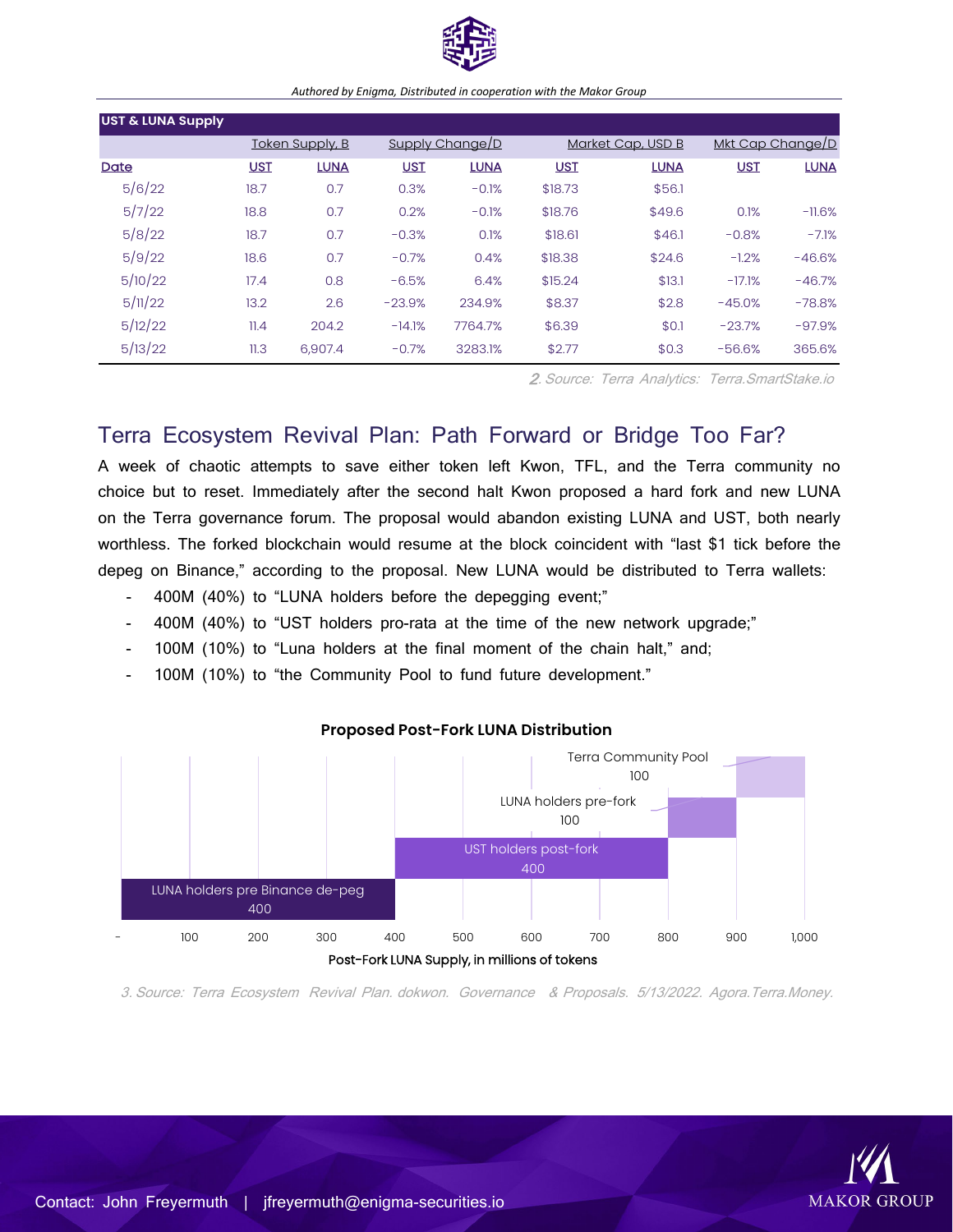

The proposed distribution seeks to provide LUNA and UST holders with stake in the new Terra network. Kwon claimed these users are the most likely to continue developing the blockchain's ecosystem and should be repaid for their loss as much as possible. The proposal balances cash payment for losses and stake in the new network. With six days to deliberate, governance participants must work through many considerations before moving forward.

### Just the Beginning

While the next steps are critical to regain user trust, the most important considerations exist outside the Terra community. Amidst the meltdown, US legislators heard testimony on risks to legislating Bitcoin derivatives markets. The US Treasury published a report on stablecoins while Secretary Janet Yellen used Terra as an example of stablecoin risks to the financial system. The digital asset industry has never experienced the current scrutiny, which will grow in direct proportion to Terra's total impact.

Many observers used the UST crash to announce the death of algorithmic stablecoins, likely far too early. Kwon and other Terra supporters acknowledged that a focus on growth and leverage broke UST rather than a fundamental design flaw. Kwon's Twitter account noted any path forward would include collateralization of another stable asset. While un-collateralized or purely algorithmic stablecoins exist on a regulatory frontier, collateralized assets inhabit a regulatory minefield. Fortunately, among other projects, MakerDAO expertly navigated this space and is as an example of a stable and resilient stablecoin protocol. Stablecoins are essential digital primitives but will remain the industry's lightning rod if projects like Terra push them beyond their limitations.